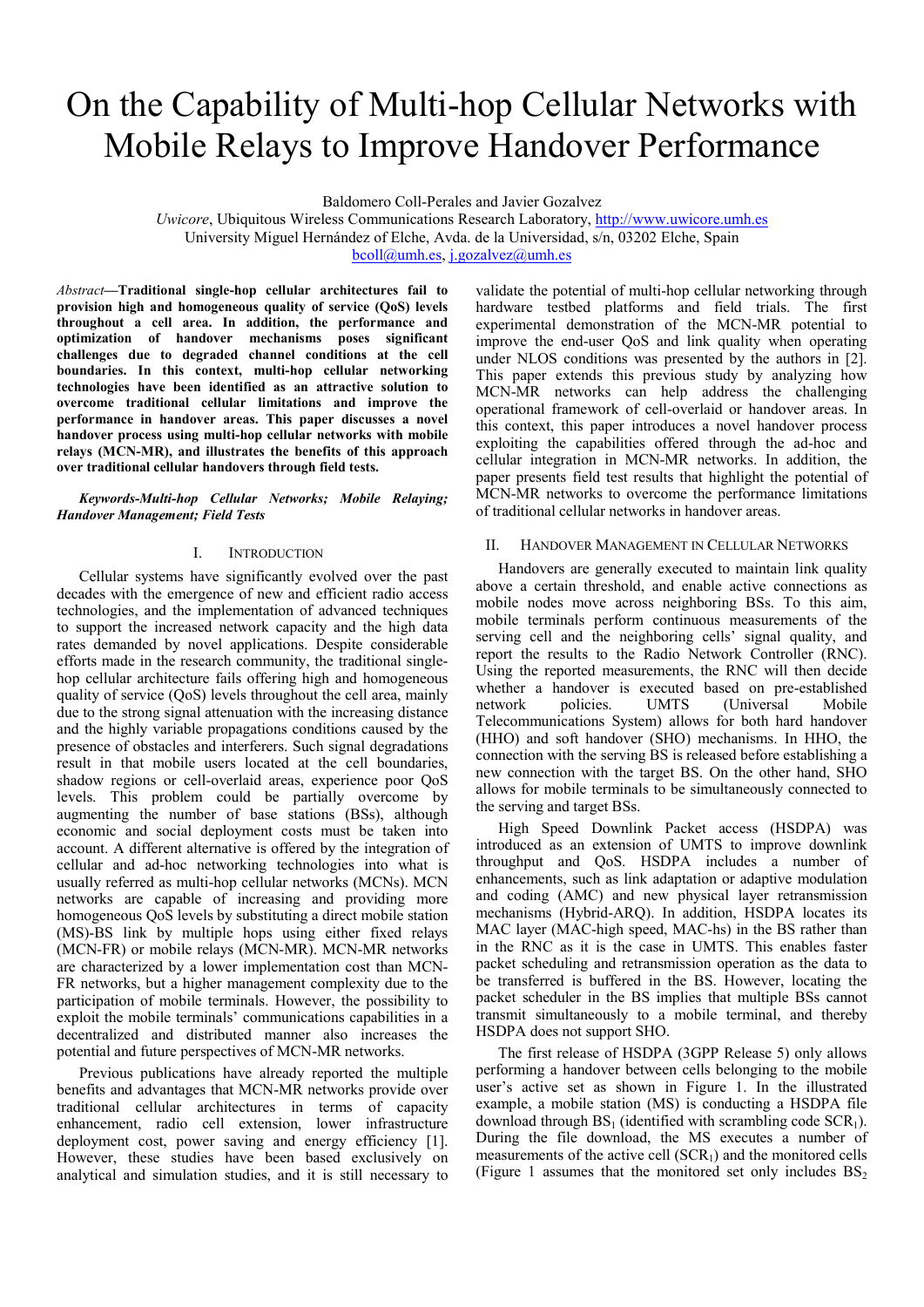identified with  $SCR<sub>2</sub>$ ). When  $BS<sub>2</sub>$ 's signal level increases, the MS sends a measurement report to the RNC through its serving BS indicating that BS<sub>2</sub> fulfills the criteria for being added to the active set (event 1A). Once this process is completed, the RNC sends the ACTIVE SET UPDATE message including  $BS_2$  in the active set, and the MS acknowledges the receipt of this message by replying with the ACTIVE SET UPDATE COMPLETE message. The active set process is completed with the establishment of the physical channel (PHY\_CHANNEL\_RECONF). Although  $BS_2$  belongs now to the MS's active set, the file download is still conducted through BS1. When the criteria to perform a handover are fulfilled, the RNC sends the RADIO BEARER RECONF message that contains the new configuration parameters for the radio bearer and the lower layers. The reconfiguration procedure, including the change of serving cell, is completed when the MS acknowledges the receipt of this message.



Figure 1. Messages exchanged in the HSDPA-release 5 handover process.

In 3GPP Release 6, the active set update procedure also allows carrying out a HSDPA serving cell change. However, to increase reliability, 3GPP Release 8 introduces the Enhanced Serving Cell Changed (ESCC) procedure [3]. In ESCC, mobile terminals receive the signaling message to change the HSDPA serving cell through the target cell. This has been done in order to exploit the stronger signal strength of the target cell, and thereby increase the reliability with which key signaling messages are exchanged. The communications between the mobile terminal and the target cell is possible thanks to the configuration information received by the mobile terminal during the active set update procedure.

Independently of which 3GPP release is being considered, the RNC decides whether a handover should be triggered or not based on the measurement reports sent by the mobile terminals; these reports contain the pilot channel (CPICH) strength of the active and monitored cells. It is important to note that handover algorithms are not specified in the standards, and are proprietary to each operator. However, a possible method to decide whether a handover procedure should be triggered is by comparing the CPICH strength of the active and monitored cells. In order to avoid frequent changes of serving cell, handover algorithms use a *hysteresis* (H) parameter that identifies the required CPICH power difference between the target cell and the serving cell that must be experienced in

order to trigger a handover. In addition, the reliability of the handover procedure is enhanced through the *Time To Trigger* (TTT) parameter, which defines the uninterrupted period of time during which the target cell's CPICH strength has to fulfill the hysteresis condition to trigger the handover. The H and TTT parameters are critical factors to guarantee high performance and avoid frequent connection outages during the serving cell change procedure. If these parameters are not adequately optimized, the HSDPA throughput and userperceived QoS may significantly decrease. In fact, previous studies have analyzed how to optimize HSDPA performance in cell overlaid areas. The work reported in [4] studies two different handover methodologies. The first one simply changes the HSDPA serving cell when entering the handover area (i.e. hard handover). On the other hand, the second method implies switching from HSDPA to UMTS when the mobile user moves into the handover area (active set size is larger than one), and then switching back again to HSDPA when the mobile user leaves the handover area. This method was proposed to exploit UMTS macro diversity capability during the handover procedure (i.e. soft handover). The results obtained in [4] indicate that switching to UMTS is not an optimum solution, whereas minimizing the handover area (using small H and TTT parameters) results in a higher data rate and a lower connection outage probability. However, the results reported in [5] show that very low values for H and TTT decrease the user-perceived QoS because of frequent handovers in the cell overlaid area. The studies conducted in [5] also demonstrate that the optimization of handover parameters is not easy, and that a trade-off exists between the H and TTT parameters based on the mobile user's speed.

#### III. HANDOVER MANAGEMENT IN MCN NETWORKS

The benefits of using MCN technology to enhance the handover procedure have been previously highlighted in the literature [6]. Multi-hop handover conditions and the necessary signaling messages are being defined in the baseline documents for standards such as 802.16j and LTE-Advanced [7]. The efforts focus initially on fixed relay solutions, and only a few studies have slightly addressed the handover issues from the mobile relay point of view [8-9]. In this context, this paper discusses a proposal on how to conduct handovers exploiting MCN-MR features. The proposal discussed in this paper concentrates on downlink transmissions, and thereby will be compared with the HSDPA handover management.

#### *A. Handover Management using MCN-MR Networks*

In a traditional HSDPA single-hop cellular network, the handover triggering decisions can be based on the measurement reports sent by the mobile user to the RNC. These reports contain the CPICH signal strength of the monitored and active cells. Based on these measurements, the RNC can dynamically compare the signal strength of the serving HSDPA BS and the potential BS candidates. Figure 2 shows an example of the monitored CPICH Ec/NO (energy per chip over the noise) parameter for an HSDPA serving BS (source cell), and the target BS (target cell) over which a handover is to be conducted. This example has been obtained during some field tests conducted using Orange's HSDPA network (implements 3GPP Release 5) at the city of Elche in Spain. The testbed and testing environments are described in Sections IV and V respectively. The pre-established network polices to decide the H and TTT values that trigger the handover process are not standardized, and the operator fixes them according to the characteristics of the cellular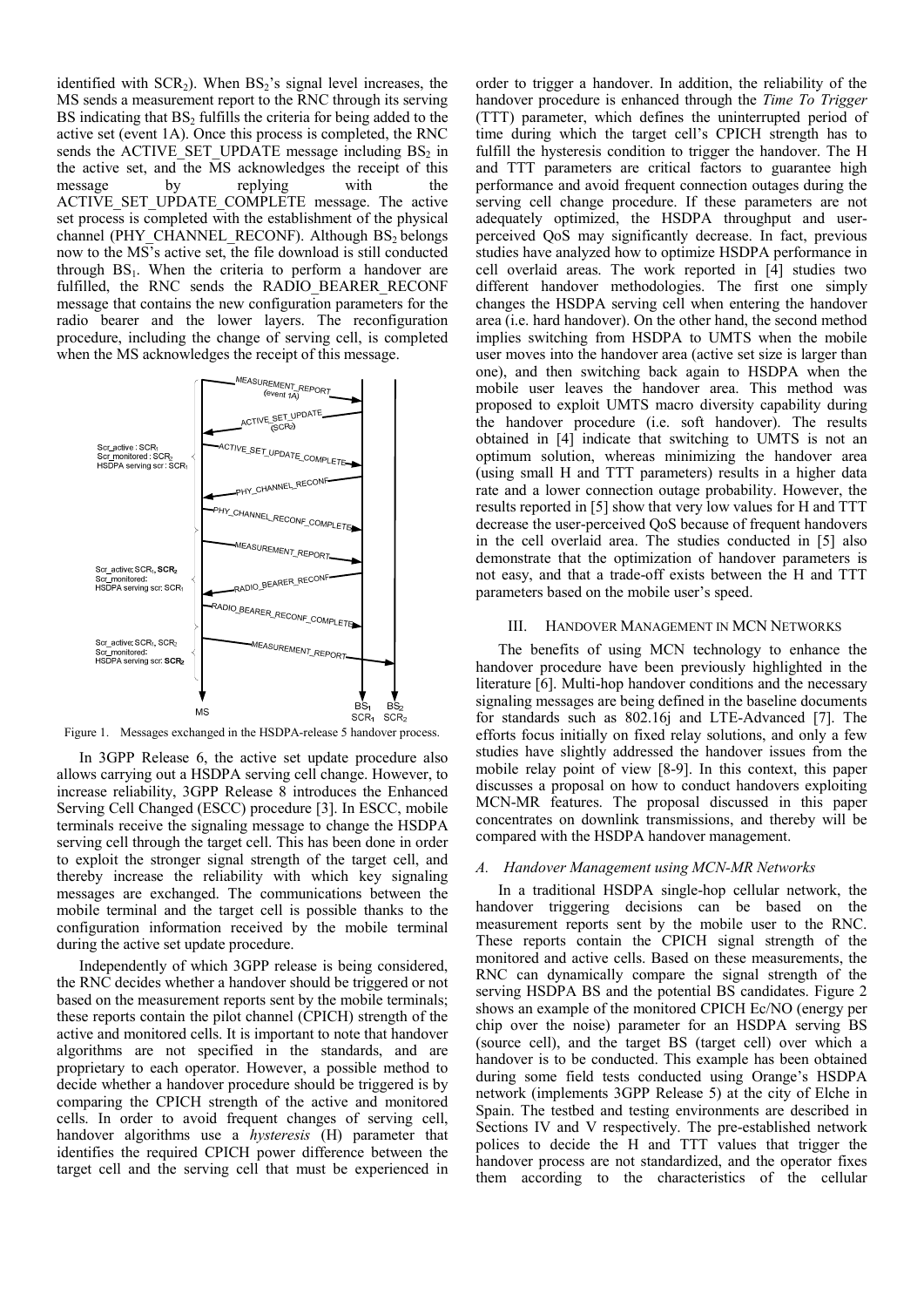environment. In this case, the specific algorithm used by Orange to decide and execute handovers was not public. However, using the testing equipment described in Section IV, it has been possible to determine the moment at which Orange's handover algorithm decides to transfer the active connection from the HSDPA source cell to the target cell (depicted in Figure 2 with the vertical arrow  $\mathbb{D}$ ). The employed network monitoring tool has also allowed measuring the time between the moments at which the target cell's CPICH Ec/NO is better than the one measured at the source cell and the handover is executed (TTT), and the CPICH Ec/NO difference (H) between the source cell and the target cell.



Although the destination node is the end-point of the MCN-MR link, it is important to note that the cellular transmission in a MCN-MR connection is actually conducted through the hybrid node and not the destination node. In addition, taking into account that the cellular link represents the QoS bottleneck in a MCN-MR connection [2], the quality experienced at the hybrid node can be extended to the destination node through the MCN-MR link. In this context, an unresolved question is how and when to launch a cellular handover process in MCN-MR transmissions. If such process was to be launched based on the (single-hop) cellular link quality experienced at the destination node, the handover of the MCN-MR connection will take place at the same distance to the BS as the handover in traditional single-hop cellular networks. On the other hand, this paper proposes to execute MCN-MR handovers (that is changing the serving cellular BS in a MCN-MR link) at the RNC based on the comparison of the destination node's cellular signal quality with the target BS, and the hybrid node's cellular signal quality with the serving BS. Although the cellular transmission in a MCN-MR connection is conducted through the hybrid node, the destination node also sends periodically its measurements reports to the BS. As a result, the RNC can execute the proposed MCN-MR handover process by comparing the signal quality for the link destination node/target BS and the link hybrid node/source BS. Using the example reported in Figure 2, where the dotted line represents the hybrid node's CPICH Ec/NO cellular quality with the serving/source BS, and the inferred H and TTT parameters from the traditional cellular handover between the source and target cells, it is then possible to identify the times at which the MCN-MR handover process would be executed following this paper's proposal. The vertical arrow  $\oslash$  represents the time at which the MCN-MR handover would be conducted if the handover was based on the TTT parameter. If the handover was based on the measured H parameter, vertical arrow 3 would represent the time at which

the MCN-MR handover would be executed. It is important to note that in both cases, the MCN-MR handover will significantly improve the end-user QoS, since the destination node not only leaves the source cell with a higher signal strength than in a traditional single-hop cellular architecture, but it also perceives a stronger signal when it connects to the target cell. The impact of this MCN-MR handover process in the user QoS (estimated by means of the throughput) will be illustrated in Section V through field test measurements.

#### IV. MCN-MR TESTBED

The field tests have been carried out using the unique MCN-MR research platform developed at the Uwicore laboratory of the University Miguel Hernandez of Elche. The potential of this platform to carry out advanced MCN-MR field test studies has been already reported in [2], where the capability of MCN-MR networks to improve the direct cellular link performance when operating under NLOS conditions was demonstrated. The MCN-MR research testbed integrates three different types of mobile nodes (MN) with different communication capabilities: cellular MS (HSDPA), ad-hoc MN (802.11 a/b/g/n) and hybrid MN (HSDPA and 802.11  $a/b/g/n$ ).

#### *1) Cellular Mobile Station*

The cellular MS is a Nokia 6720 handset that supports UMTS/HSDPA. The terminal incorporates the Nemo Handy application, which is designed for conducting thorough and advanced measurements on the wireless interface. To this end, Nemo Handy provides extensive network parameters and measurement data captured over voice and video calls, FTP/HTTP data transfers, etc. The processing of the logged measured data has been done using the professional Nemo Outdoor tool. This tool offers a valuable set of Key Performance Indicators (KPIs), such as the throughput, BLER (Block Error Rate) or RSSI (Received Signal Strength Indication) that have been very valuable to analyze the cellular QoS in the MCN-MR testbed. In addition to its real-time monitoring capabilities, Nemo Handy also offers the possibility to store all the network parameters monitored by the mobile handset for post-processing. Another important feature of Nemo Handy is the possibility to lock the cellular MS to a specific radio access technology and BS. This feature has been important to provide a stable testing environment to compare cellular and MCN-MR transmissions. The Nemo Handy application also allows tracking the MS position and georeferencing all the performance measurements through an external GPS connected via Bluetooth.

#### *2) Ad-hoc Mobile Node*

The ad-hoc MNs can act as relay or final destination nodes in MCN-MR links. These nodes have currently been implemented using conventional laptops under Linux in order to be able to configure parameters of the physical and MAC layers. Built-in wireless interfaces in laptops are not generally capable of operating in ad-hoc mode under Linux. To overcome this limitation, the ad-hoc MNs have been equipped with an additional wireless interface (Ubiquiti SR71X).

The implemented MCN-MR testbed uses the Compat-Wireless and iw packages to configure the wireless devices (channel, transmission power, rate, etc.). The iw package is used to configure the added wireless interface in ad-hoc mode, and to create virtual wireless interfaces. On the other hand, the built-in wireless interface is configured in monitor mode. Linux also provides open source libraries such as libpcap and libgps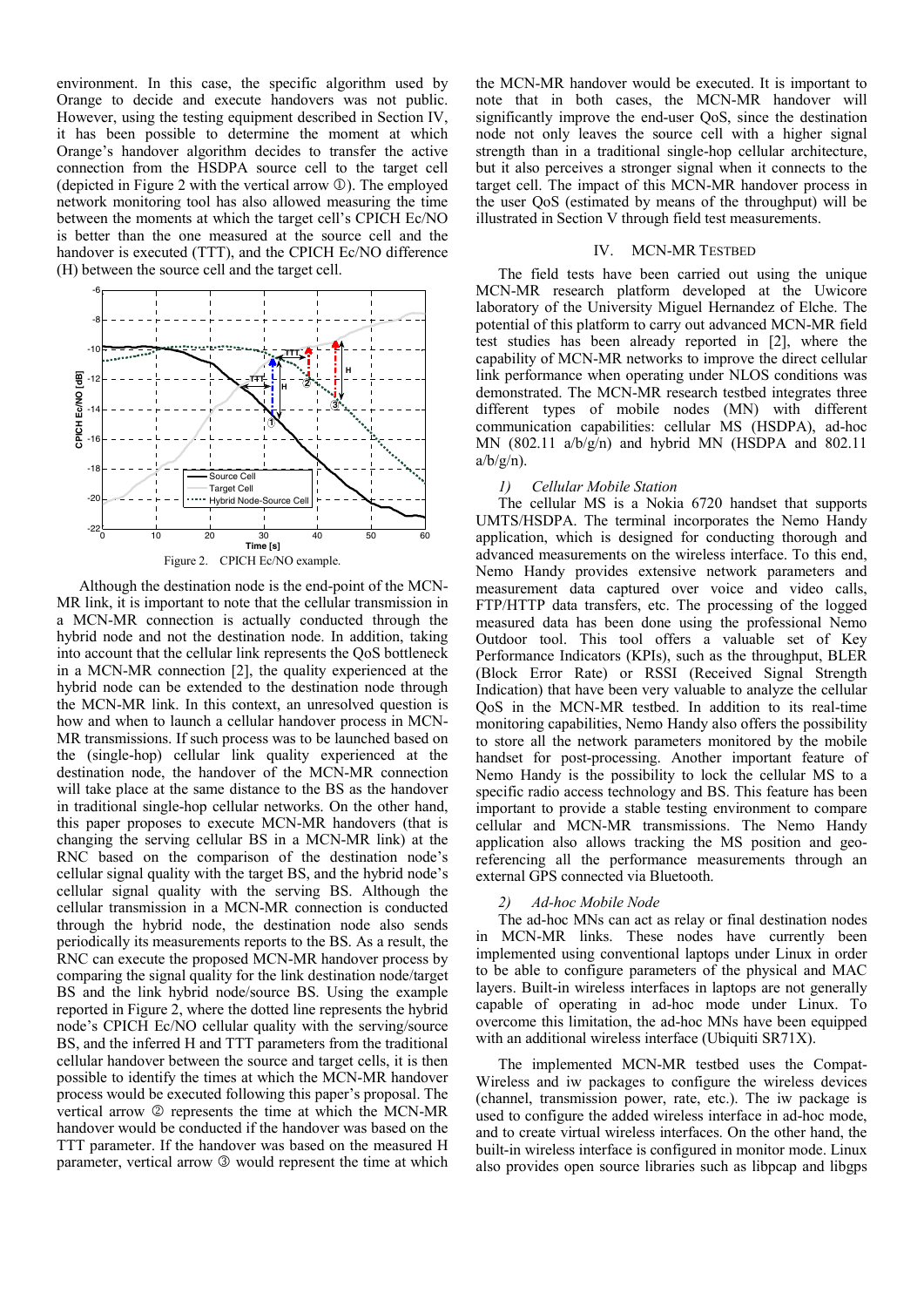that have been used to develop a sniffing and a GPS application, respectively. The implemented sniffing application allows to continuously monitor the performance of the ad-hoc 802.11 links (timestamp, RSSI, packet size, data rate, channel, sequence number, etc), whereas the GPS application collects the time, latitude and longitude with a refresh periodicity of 1Hz that allows continuously tracing the position of the MNs and geo-referencing all the logged radio measurements.

## *3) Hybrid Mobile Node*

The hybrid nodes are those in charge of acting as a gateway between the cellular and 802.11 multi-hop ad-hoc networks. The hybrid node is implemented in a standard laptop using the Nokia 6720c terminal as modem to provide an HSDPA cellular link, while using the wireless interfaces of the ad-hoc node to enable its 802.11 multi-hop connectivity. The real-time data forwarding from the cellular link to the 802.11 ad-hoc link has been enabled by modifying the laptop routing tables of the established ad-hoc network. The hybrid nodes incorporate two GPS receivers for the cellular and wireless interfaces. Finally, the hybrid nodes also include the software monitoring tools described for the cellular MS and ad-hoc MN.

# V. FIELD TESTS

Based on the proposed MCN-MR handover process, this section illustrates through field test measurements the potential of MCN-MR networks to improve the QoS in handover areas compared to traditional single-hop cellular networks.

## *A. Testing Environment*

The field tests have been conducted in the city of Elche (Spain) using Orange's live network. Figure 3 illustrates the location of the serving BS and the target BS, and the initial position of the hybrid MN (H-MN) and the destination MN (D-MN). The field tests described in this section have been conducted to investigate the potential of MCN-MR networks to improve the cellular link quality, and thereby the end-user QoS, when operating in a handover (HO) area. To this aim, the performance of a traditional HSDPA cellular link in the HO area will be compared to that achieved with a MCN-MR link.

The performance of the HSDPA cellular and MCN-MR links has been measured downloading long-size files from a FTP server managed and located at the Uwicore Laboratory. The FTP server configuration allows an unlimited number of users, and has no limit in the download speed. The file download through the MCN-MR link requires that the H-MN and the D-MN execute a script that enable the HSDPA connection from the H-MN to the serving BS  $(L_1 \text{ in Figure 3})$ , and the establishment of the ad-hoc network between the H-MN and the D-MN ( $mH_1$  in Figure 3). The script launched by the D-MN also initializes the file download. The MCN-MR link requires that the H-MN transforms the transport blocks received through the HSDPA cellular link to 802.11 packet data units (MAC PDU). The MAC PDU size has been set to 1564 bytes. As a result, the H-MN stores the cellular transport blocks in a buffer until an 802.11 MAC PDU is filled. This is due to the fact that HSDPA implements adaptive modulation and coding (AMC) techniques that dynamically modify the transmission mode, and therefore the transport block size based on the experienced channel quality conditions. As a result, several HSDPA transport blocks might be needed to fill an 802.11 MAC PDU. Once the 802.11 packet is formed, the H-MN transmits the MAC PDU to the D-MN through an ad-hoc 802.11 link. The MNs communicate with each other using the IEEE 802.11g technology at 2.4 GHz, which provides a

theoretical maximum bit rate of 54 Mbps and a maximum transmit power of 27 dBm. The data rate and the transmission power at which the nodes operate are controlled by the network driver (Ath9k) through adaptive mechanisms. In these tests, the transmission power of the MNs has been limited to a maximum of 19 dBm.



Figure 3. Field testing environment.

## *B. Field Test Results*

The HSDPA performance strongly depends on the implemented radio resource management algorithms. HSDPA adapts its operation to the link quality through the use of mechanisms such as AMC and Hybrid-ARQ. These mechanisms require the mobile terminal to transmit estimates of the experienced channel quality conditions in the uplink direction; the channel quality is measured in HSDPA through the CQI (Channel Quality Indicator) parameter. Based on such estimates, the BS will modify its transmission parameters to ensure a certain QoS target. In this context, it is important to note that the lower the channel quality, the higher the number of resources needed to achieve a QoS target.



Figure 4. Measured CQI for the HSDPA cellular link.



Figure 5. MS transmission power for the HSDPA cellular link.